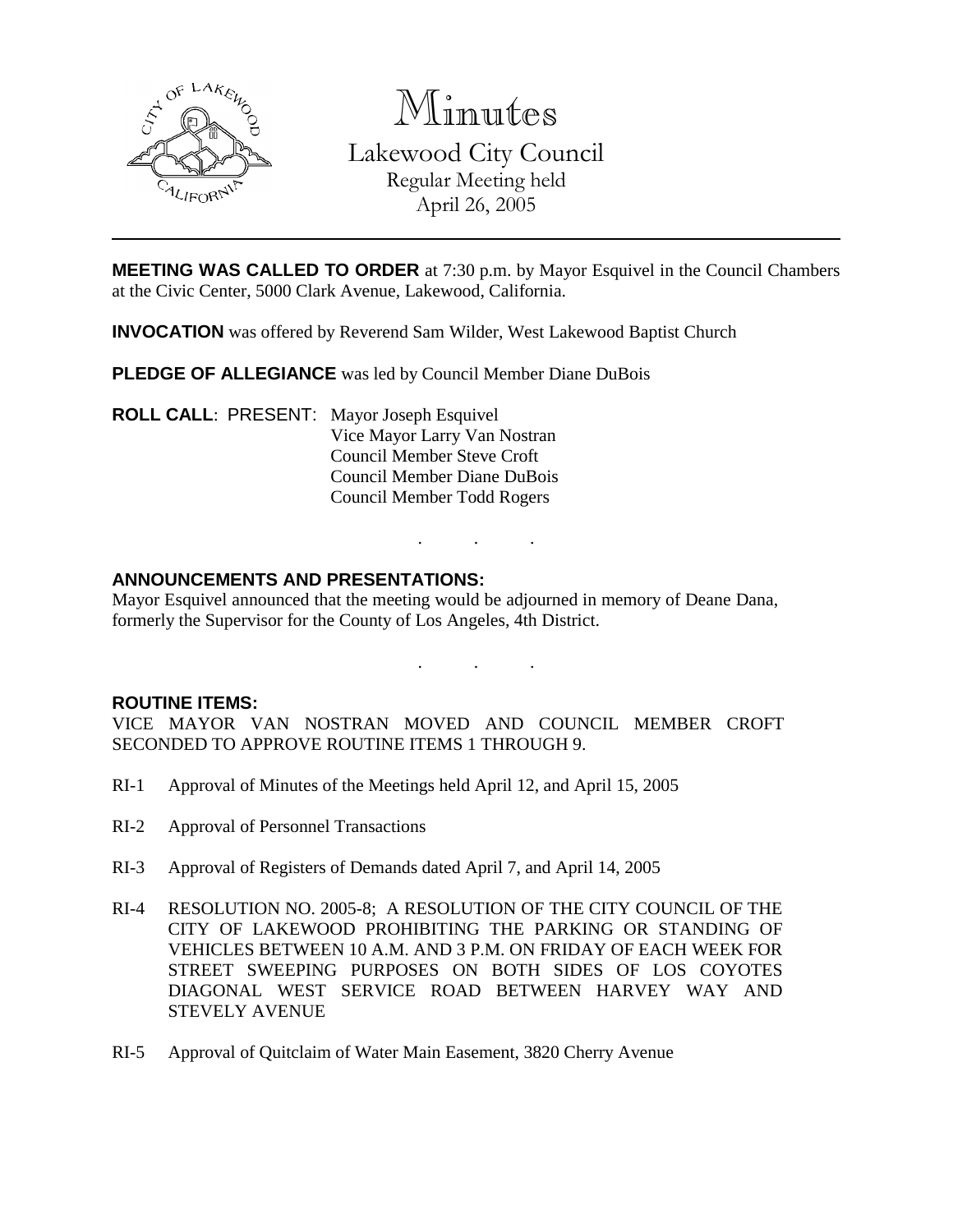#### **ROUTINE ITEMS:** Continued

- RI-6 RESOLUTION NO. 2005-9; A RESOLUTION OF THE CITY COUNCIL OF THE CITY OF LAKEWOOD ESTABLISHING A PHYSICALLY HANDICAPPED PERSONS DESIGNATED PARKING SPACE ON THE WEST SIDE OF CONQUISTA AVENUE WITHIN THE CITY OF LAKEWOOD
- RI-7 Approval of Monthly Report of Investment Transactions
- RI-8 Approval of Quarterly Schedule of Investments
- RI-9 Approval of Amendment to Agreement with West Coast Arborists for Tree Maintenance Services

UPON ROLL CALL VOTE, THE MOTION WAS APPROVED:

AYES: COUNCIL MEMBERS: Van Nostran, Croft, DuBois, Rogers and Esquivel NAYS: COUNCIL MEMBERS: None

## **1.1 • AWARD OF BID FOR PURCHASING BID NO. 05-3, TRAILER-MOUNTED WATER VACUUM**

. . .

Finance Director Larry Schroeder gave an oral presentation based on the memo contained in the agenda and stated that in response to three bid packages distributed, one sealed bid had been received for the purchase of a trailer-mounted water vacuum. He advised that replacement of the vacuum system currently in use was necessary as it had limited capacity and was seven years old. It was the recommendation of staff that the City Council authorize the purchase of the Pacific-Tek trailer mounted vacuum system for \$58,671.50 from W.B. Equipment.

Mayor Esquivel opened the public hearing at 7:35 p.m. and called for anyone in the audience wishing to address the City Council on this matter. There was no response.

#### UPON ROLL CALL VOTE, THE MOTION WAS APPROVED:

AYES: COUNCIL MEMBERS: Van Nostran, Croft, DuBois, Rogers and Esquivel NAYS: COUNCIL MEMBERS: None

## **1.2 • JUSTICE ASSISTANCE GRANT PROGRAM FUNDING FOR CRIMINAL ABATEMENT TEAM**

Assistant City Manager Michael Stover gave an oral presentation based on the memo contained in the agenda and stated that although Federal funding available through the Local Law Enforcement Block Grant continued to decrease each year, the City was eligible to claim an entitlement grant of \$39,272 through the Justice Assistance Grant Program. As in past years, City staff and the Captain of the Lakewood Sheriff's Station were recommending

. . .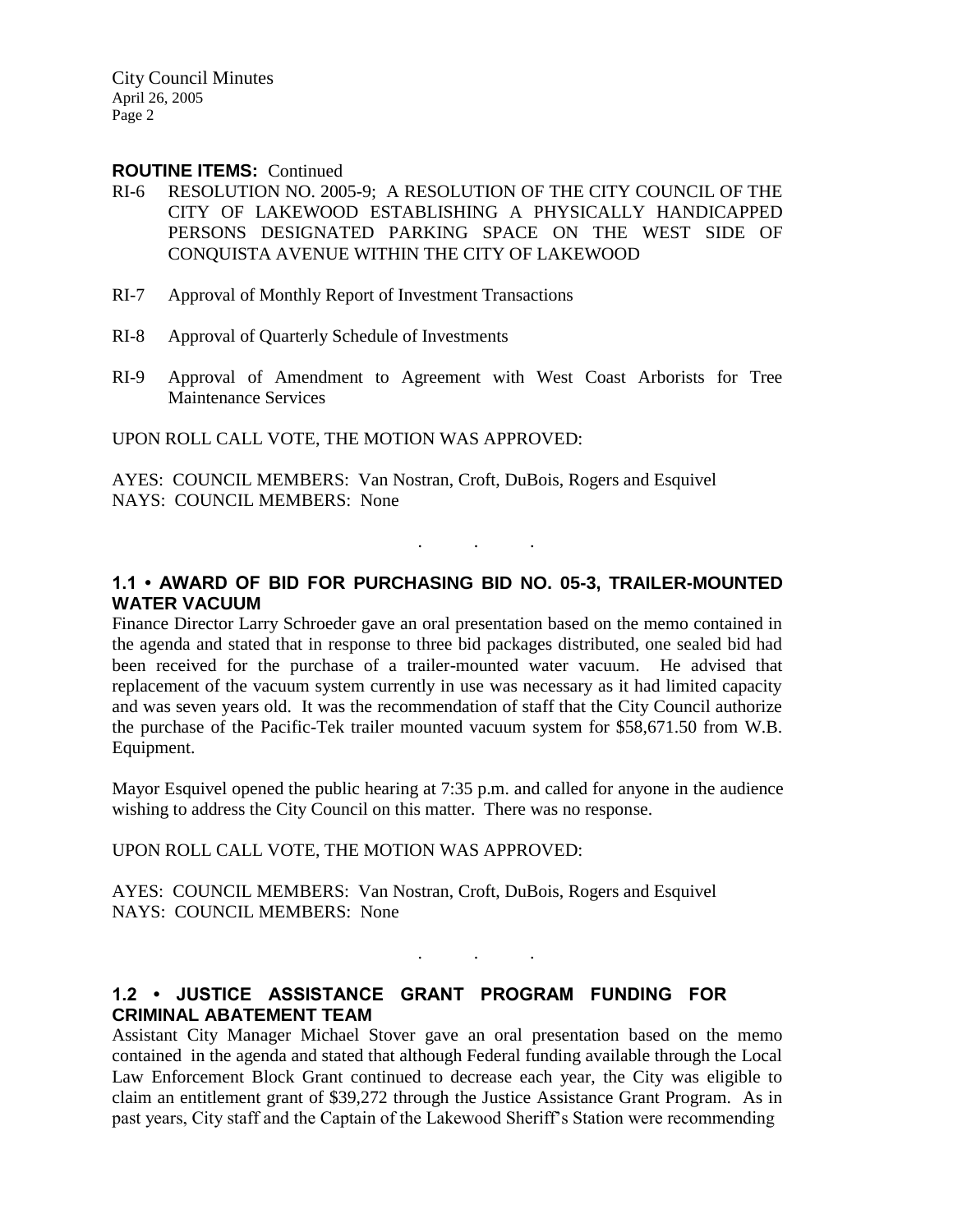# **1.2 • JUSTICE ASSISTANCE GRANT PROGRAM FUNDING FOR CRIMINAL**

#### **ABATEMENT TEAM** - Continued

that the funding continue to be utilized to help fund the Special Assignment Deputy on the City's Crime, Public Nuisance and Property Abatement Team, an eligible expenditure of these grant funds. A public hearing and 30-day comment period were required for the grant. It was the recommendation of staff that the City Council hold a public hearing; establish a public comments period through May 26, 2005; approve the submittal of Justice Assistance Grant Program funding for the Crime, Public Nuisance and Property Abatement Team deputy; and authorize the City Manager to apply for the grant on or after May 26, 2005.

Council Member Croft inquired about the term of the Justice Assistance Grant Program. Mr. Stover responded by stating that although funding had been received for the past five years through the Local Law Enforcement Block Grant Program, it had been re-configured into the Justice Assistance Grant Program.

Vice Mayor Van Nostran stated that this grant program was a classic example of how grant funds were made available to start new programs, only to have the funding pulled, leaving cities scrambling to find other funding for the new program. He noted that the Abatement Team had proven to be a very good and successful program.

Mayor Esquivel opened the public hearing at 7:39 p.m. and called for anyone in the audience wishing to address the City Council on this matter. There was no response.

VICE MAYOR VAN NOSTRAN MOVED AND COUNCIL MEMBER CROFT SECONDED TO APPROVE STAFF'S RECOMMENDATION. UPON ROLL CALL VOTE, THE MOTION WAS APPROVED:

AYES: COUNCIL MEMBERS: Van Nostran, Croft, DuBois, Rogers and Esquivel NAYS: COUNCIL MEMBERS: None

. . .

## **2.1 • APPOINTMENTS TO CITY COMMISSIONS**

Mayor Esquivel announced that appointments would be made to the City's three commissions.

COMMUNITY SAFETY COMMISSION Ben Maleki by Council Member Croft Herb Axup by Council Member DuBois Chuck Haynes by Vice Mayor Van Nostran Bill Baca by Council Member Rogers Lynda Carter by Mayor Esquivel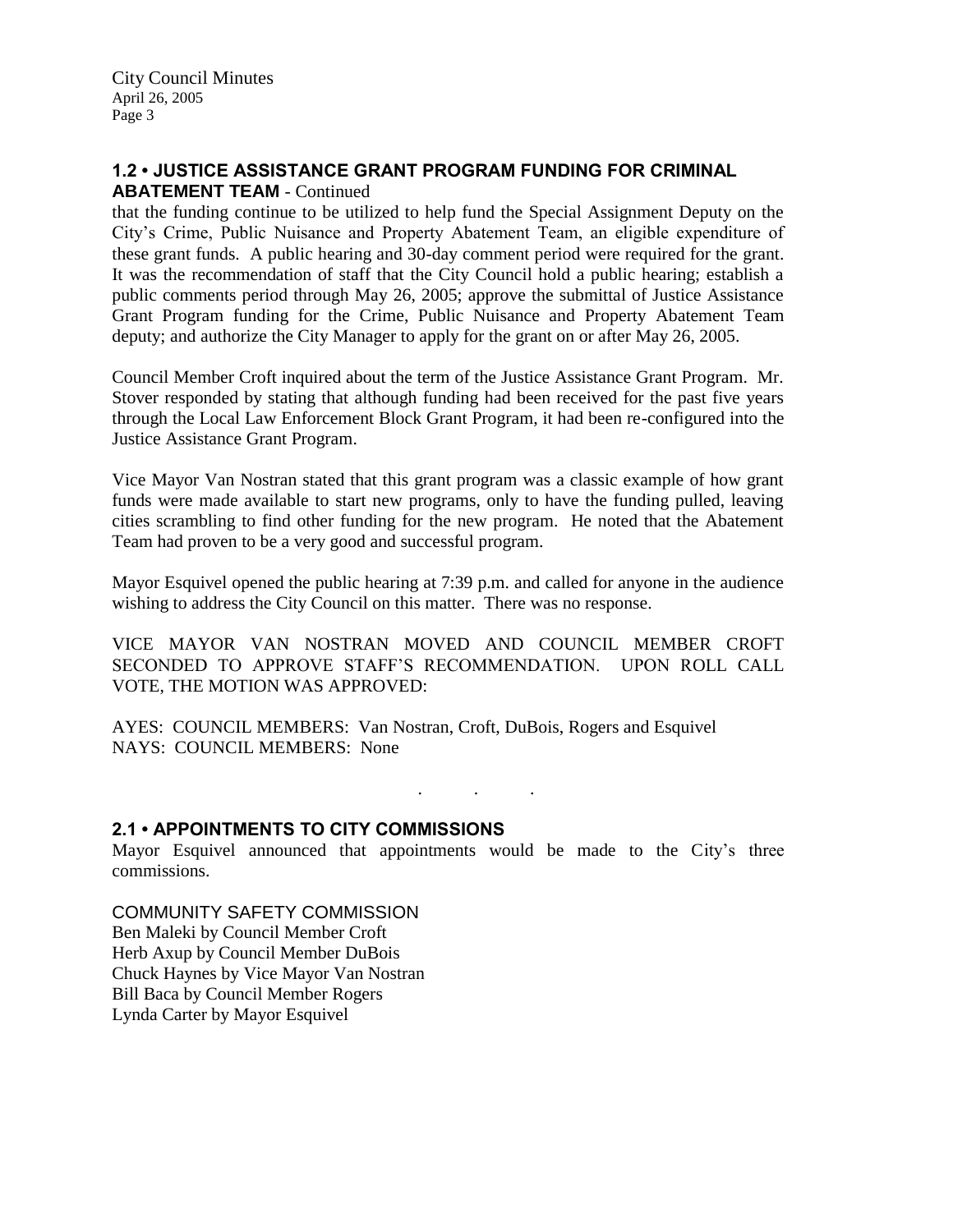# **2.1 • APPOINTMENTS TO CITY COMMISSIONS** - Continued

PLANNING AND ENVIRONMENT COMMISSION Jan McKinnon by Council Member Croft Joy Janes by Council Member DuBois Sean Piazza by Vice Mayor Van Nostran Vicki Stuckey by Council Member Rogers Ron Wade by Mayor Esquivel

RECREATION AND COMMUNITY SERVICES COMMISSION

Ben Delarosa by Council Member Croft Kirk Real by Council Member DuBois Nancy Piazza by Vice Mayor Van Nostran Steve Richard by Council Member Rogers Jeff Wood by Mayor Esquivel

RESOLUTION NO. 2005-10; A RESOLUTION OF THE CITY COUNCIL OF THE CITY OF LAKEWOOD APPOINTING MEMBERS OF THE VARIOUS COMMISSIONS OF THE CITY OF LAKEWOOD

COUNCIL MEMBER DUBOIS MOVED AND VICE MAYOR VAN NOSTRAN SECONDED TO ADOPT RESOLUTION NO. 2005-10. UPON ROLL CALL VOTE, THE MOTION WAS APPROVED:

AYES: COUNCIL MEMBERS: Van Nostran, Croft, DuBois, Rogers and Esquivel NAYS: COUNCIL MEMBERS: None

## **3.1 • SOLE SOURCE PURCHASE OF CUSTOM CARPETING FOR THE CENTRE**

. . .

Public Works Director Lisa Rapp gave an oral presentation based on the memo contained in the agenda and stated the carpeting on the stairway, second floor lobby and ballroom of The Centre had reached the end of its useful life and had been budgeted for replacement this year. Because appearance was a priority for this type of facility and since there was the need for coordination of material finishes, a hospitality designer had been consulted and four coordinating patterns had been selected, from commercial grade carpet designed to withstand the heavy traffic usage of a public facility. The carpet would be purchased directly from the mill and shipped out in time for installation by a certified installer. The installation would be completed under a public works contract during several weeks in July that had already been blocked on the Centre schedule. It was the recommendation of staff that the City Council approve the sole source purchase of custom carpeting for The Centre second floor with Milliken Hospitality Carpets in an amount not to exceed \$55,000 and authorize the Purchasing Officer to negotiate the purchase agreement.

Council Member DuBois, noting the carpeting in the Council wing of The Centre was the same age, inquired if replacement was scheduled there as well. Ms. Rapp responded by stating that the Council wing carpeting was not as worn and would not be scheduled for replacement until other scheduled repairs had been completed.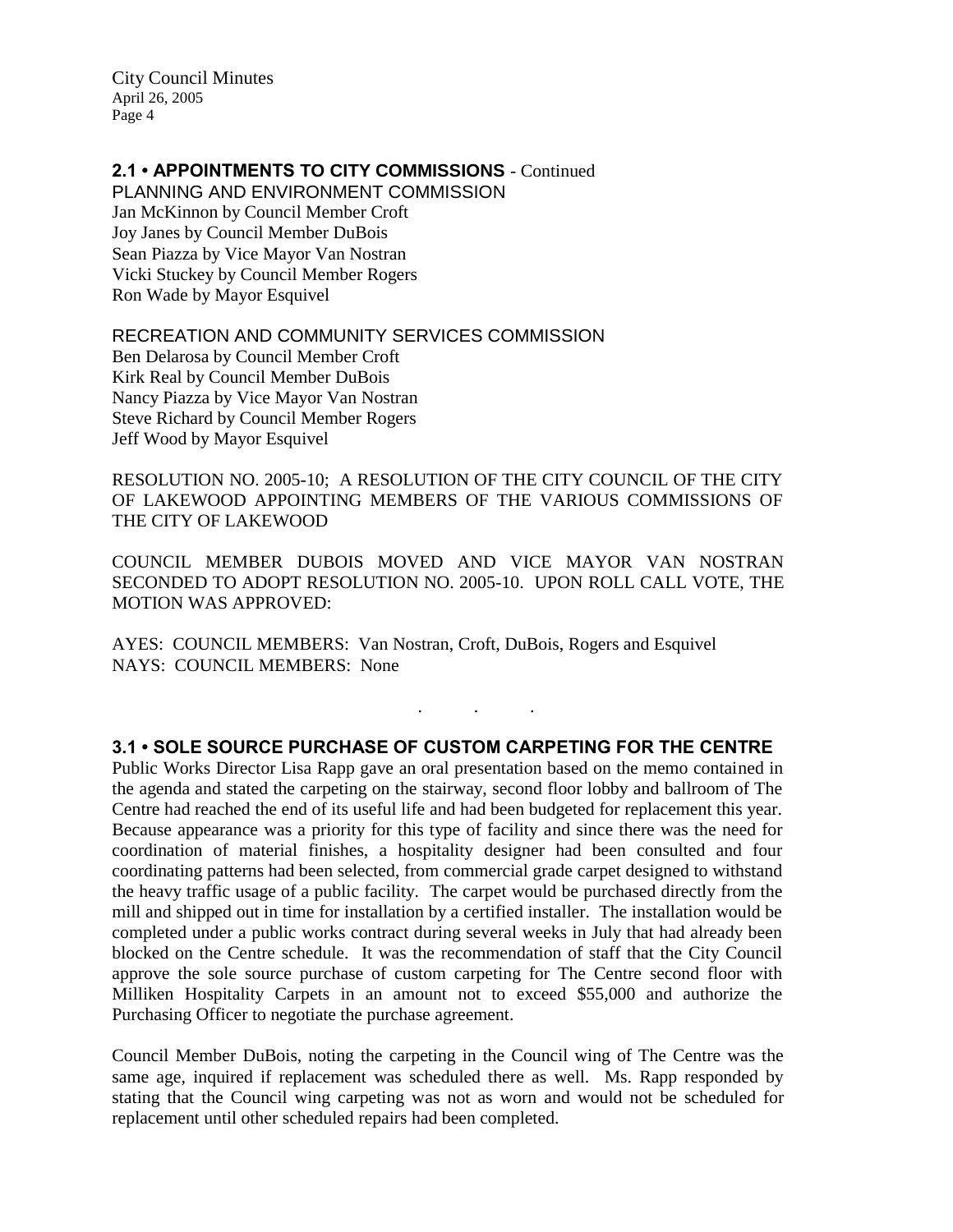#### **3.1 • CUSTOM CARPETING FOR THE CENTRE** - Continued

COUNCIL MEMBER ROGERS MOVED AND COUNCIL MEMBER DUBOIS SECONDED TO AUTHORIZE THE SOLE SOURCE PURCHASE OF CUSTOM CARPETING FOR THE CENTRE AND NEGOTIATION OF THE PURCHASE AGREEMENT. UPON ROLL CALL VOTE, THE MOTION WAS APPROVED:

AYES: COUNCIL MEMBERS: Van Nostran, Croft, DuBois, Rogers and Esquivel NAYS: COUNCIL MEMBERS: None

## **3.2 • AGREEMENT WITH OMB ELECTRICAL ENGINEERS FOR LOW VOLTAGE SYSTEMS DESIGN FOR SHERIFF'S STATION RENOVATION PROJECT**

. . .

The Director of Public Works gave an oral presentation based on the memo contained in the agenda and reported that with construction documents for the Sheriff Station Expansion Project more than sixty percent completed, it was necessary to retain a consultant to design the various Low-Voltage Systems, such as radio and wireless communications, paging, tactical radio and others, needed for the facility. City staff and a Sheriff's Department representative had interviewed three experienced consultants and were recommending the selection of OMB Electrical Engineers, Inc., based on their experience with similar work. It was the recommendation of staff that the City Council approve an agreement with OMB Electrical Engineers, Inc. in an amount not to exceed \$25,000, and appropriate \$25,000 from the General Fund into the project account.

VICE MAYOR VAN NOSTRAN MOVED AND COUNCIL MEMBER DUBOIS SECONDED TO APPROVE STAFF'S RECOMMENDATIONS. UPON ROLL CALL VOTE, THE MOTION WAS APPROVED:

 $\mathbf{r}$  .  $\mathbf{r}$  ,  $\mathbf{r}$  ,  $\mathbf{r}$  ,  $\mathbf{r}$  ,  $\mathbf{r}$  ,  $\mathbf{r}$ 

AYES: COUNCIL MEMBERS: Van Nostran, Croft, DuBois, Rogers and Esquivel NAYS: COUNCIL MEMBERS: None

#### **3.3 • PURCHASE OF DESKTOP COMPUTER**

The Director of Finance gave an oral presentation based on the memo contained in the agenda and reported that with over 150 desktop computers in service, the City had an ongoing replacement program. He noted that since the two-year suspension of the program due to budget constraints, some of the oldest systems were in need of replacements. He advised that the City was eligible to participate in the State of California CMAS purchasing program which would allow for the purchase of twenty-five Dell computers for \$39,635.25. He noted that the City's Purchasing Officer had also been able to negotiate with Dell for an additional reduction. It was the recommendation of staff that the City Council authorize the purchase of twenty-five desktop computers, including monitors and delivery, from Dell at a total cost of \$30,894.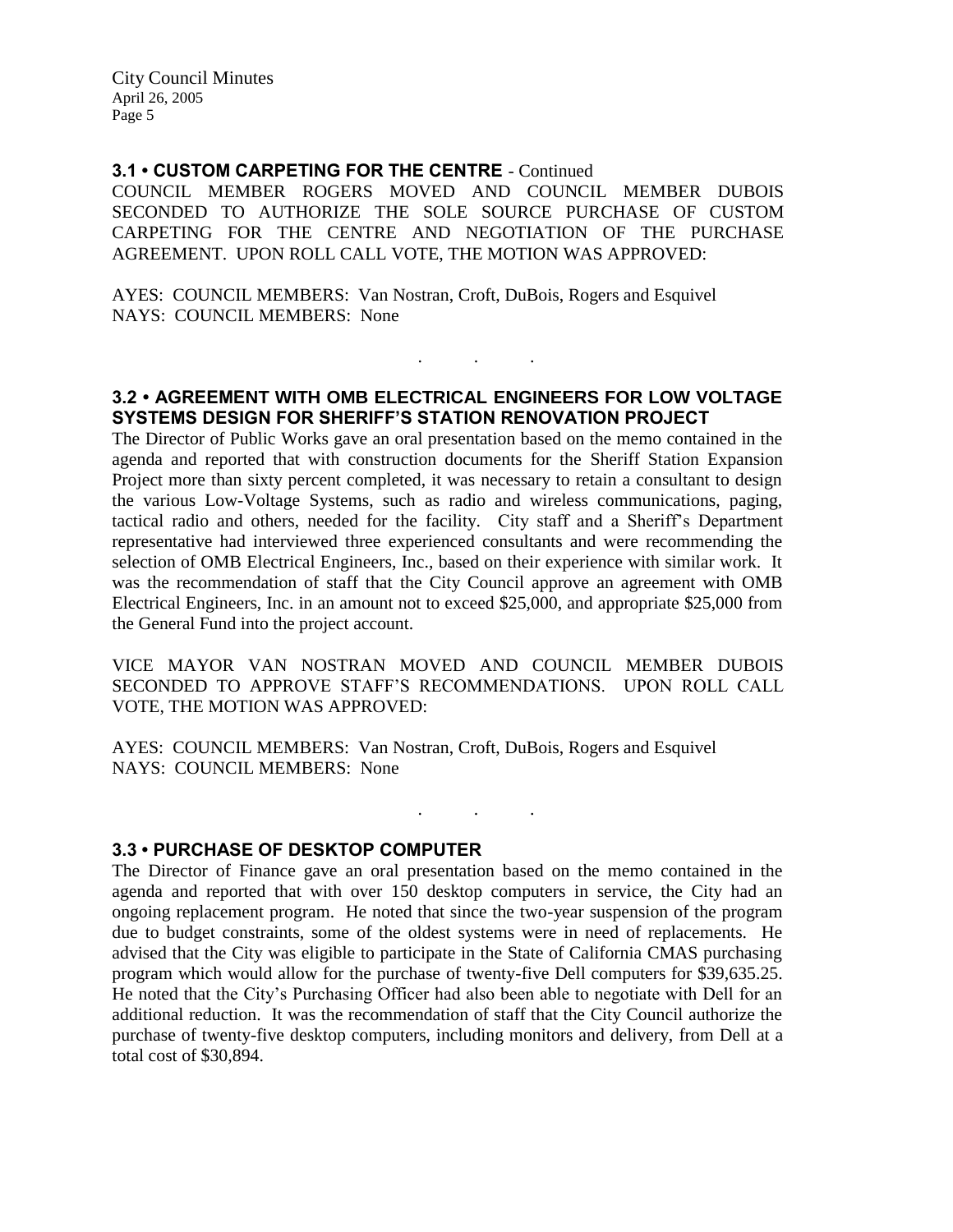#### **3.3 • PURCHASE OF DESKTOP COMPUTER** - Continued

Vice Mayor Van Nostran questioned why the quoted price was so much lower than the CMAS price. Mr. Schroeder responded by stating that prices for computer components fluctuated a great deal and that the City was also eligible for additional discounts when buying in quantity.

Council Member Rogers, noting that the City's replacement program had been suspended due to fiscal constraints, inquired how long the current equipment had been in service. Mr. Schroeder responded by stating that the oldest machines currently in service were seven years old.

COUNCIL MEMBER DUBOIS MOVED AND VICE MAYOR VAN NOSTRAN SECONDED TO APPROVE THE PURCHASE OF DESKTOP COMPUTERS. UPON ROLL CALL VOTE, THE MOTION WAS APPROVED:

AYES: COUNCIL MEMBERS: Van Nostran, Croft, DuBois, Rogers and Esquivel NAYS: COUNCIL MEMBERS: None

# **3.4 • ENGINEERING SERVICES AGREEMENT WITH GEOSCIENCE SUPPORT SERVICES FOR AQUIFER STORAGE AND RECOVERY WELL DESIGN**

. . .

Water Resources Director Jim Glancy gave an oral presentation based on the memo contained in the agenda and reported the City was currently in negotiations with the Long Beach Water Department for an agreement that would include the drilling and equipping of an Aquifer Storage and Recovery (ASR) Well and pipeline. The joint project with the related piping, was eligible for grant funding through the Metropolitan Water District of Southern California. In response to a Request for Proposals, GEOSCIENCE Support Services had submitted a proposal for the first phase of the well design. He noted that it would be prudent to proceed with the design phase, even though negotiations were still being conducted as the plans and specifications could still be utilized later for a Lakewood well, even if an agreement with Long Beach was not reached.

Responding to a question from Council Member Croft, City Attorney Steve Skolnik stated that although this item had been brought to the City Council prior to the completion of negotiations, significant progress had been made and a final agreement was close.

Mr. Glancy responded to questions from Vice Mayor Van Nostran by stating that one of the tasks that GEOSCIENCE would be assisting with would be the selecting of an appropriate site for the new well which would minimize any impact to existing City wells.

COUNCIL MEMBER CROFT MOVED AND VICE MAYOR VAN NOSTRAN SECONDED TO APPROVE STAFF'S RECOMMENDATION. UPON ROLL CALL VOTE, THE MOTION WAS APPROVED:

AYES: COUNCIL MEMBERS: Van Nostran, Croft, DuBois, Rogers and Esquivel NAYS: COUNCIL MEMBERS: None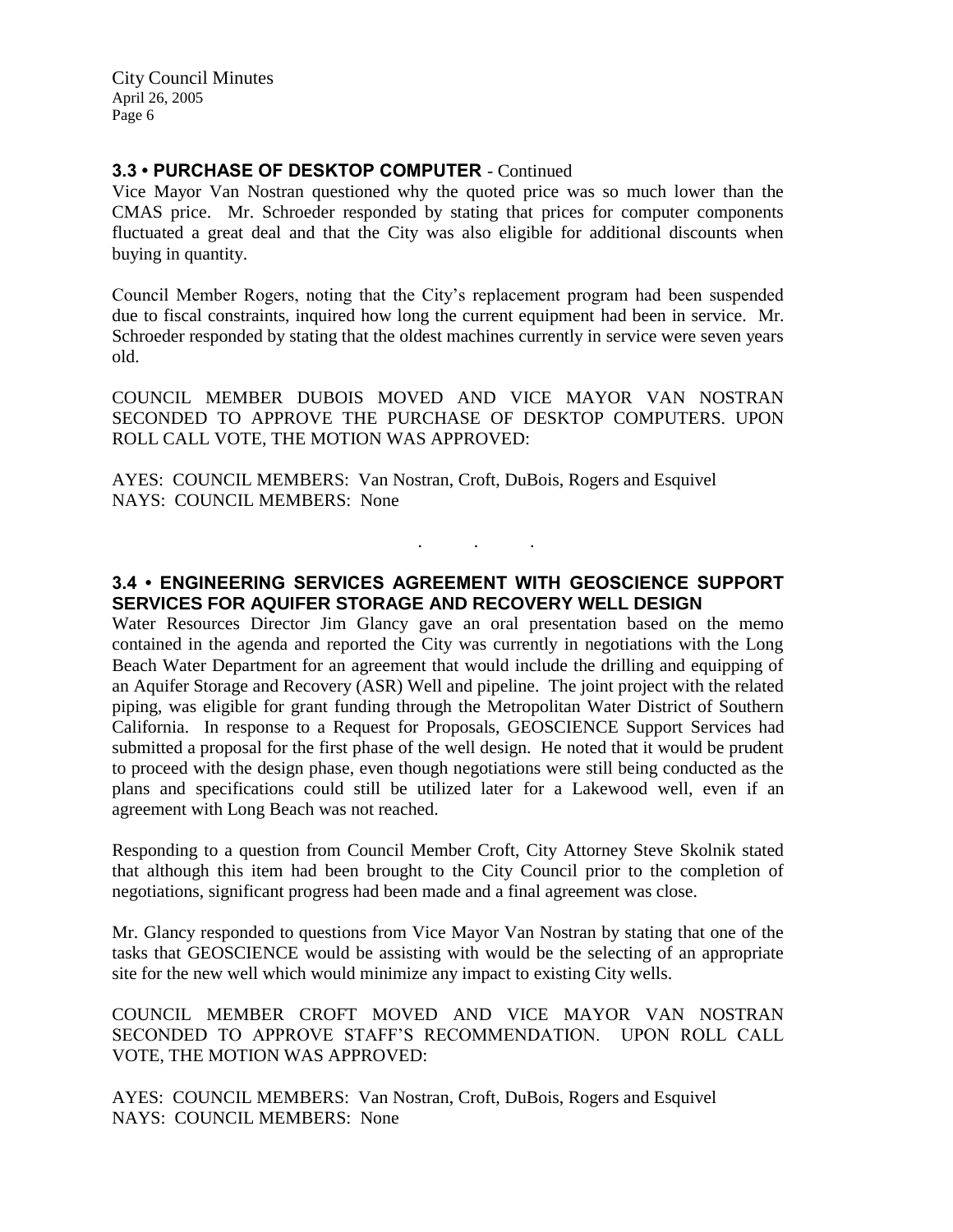# **3.5 • AUTHORIZATION FOR RE-BID OF PUBLIC WORKS PROJECT NO. 05-2, BOYAR PARK FENCE REPLACEMENT PROJECT**

The Director of Public Works gave an oral presentation and stated that matters had changed since the memo contained in the agenda was distributed. She advised that the contractor who had been awarded the contract for Public Works Project No. 05-2 had notified the City that they did not intend to execute the contract due to lack of required insurance and the cost to acquire said coverage. Upon receiving said notification, staff had contact the surety for the contractor to make a claim against the bid bond submitted with the project bid. Staff had been contacted again today by the contractor, Guardian Fence, Inc., indicating that they would acquire the additional insurance coverage required in the project specifications and would execute the contract. She advised that should the contractor fail to perform as indicated, staff would like the City Council to grant the authority to rebid the project. It was the recommendation of staff that the City Council grant an extension of time for Guardian Fence, Inc. to complete the contract documents until May 5, 2005, and to authorize staff to rebid the project should the contractor fail to meet the new deadline.

Council Member Rogers inquired if the project could still be completed prior to the busy summer park season, and, if not, did it pose any security or safety concerns. Ms. Rapp responded by stating that although at least the most vital parts of the project could be completed, there may be other aspects that would have to be postponed until later in the year.

Responding to a question from Vice Mayor Van Nostran, Ms. Rapp stated that the contractor had indicated that the additional required insurance could be in place in approximately five days.

VICE MAYOR VAN NOSTRAN MOVED AND COUNCIL MEMBER ROGERS SECONDED TO EXTEND THE TIME FOR THE EXECUTION OF CONTRACT DOCUMENTS UNTIL MAY 5, 2005, AND TO AUTHORIZE STAFF TO REBID THE PROJECT IF THE DEADLINE WAS NOT MET. UPON ROLL CALL VOTE, THE MOTION WAS APPROVED:

AYES: COUNCIL MEMBERS: Van Nostran, Croft, DuBois, Rogers and Esquivel NAYS: COUNCIL MEMBERS: None

At 8:00 p.m., the Regular Meeting of the City Council was recessed for the Meeting of the Lakewood Redevelopment Agency. At 8:01 p.m., the City Council Meeting was reconvened.

. . .

. . .